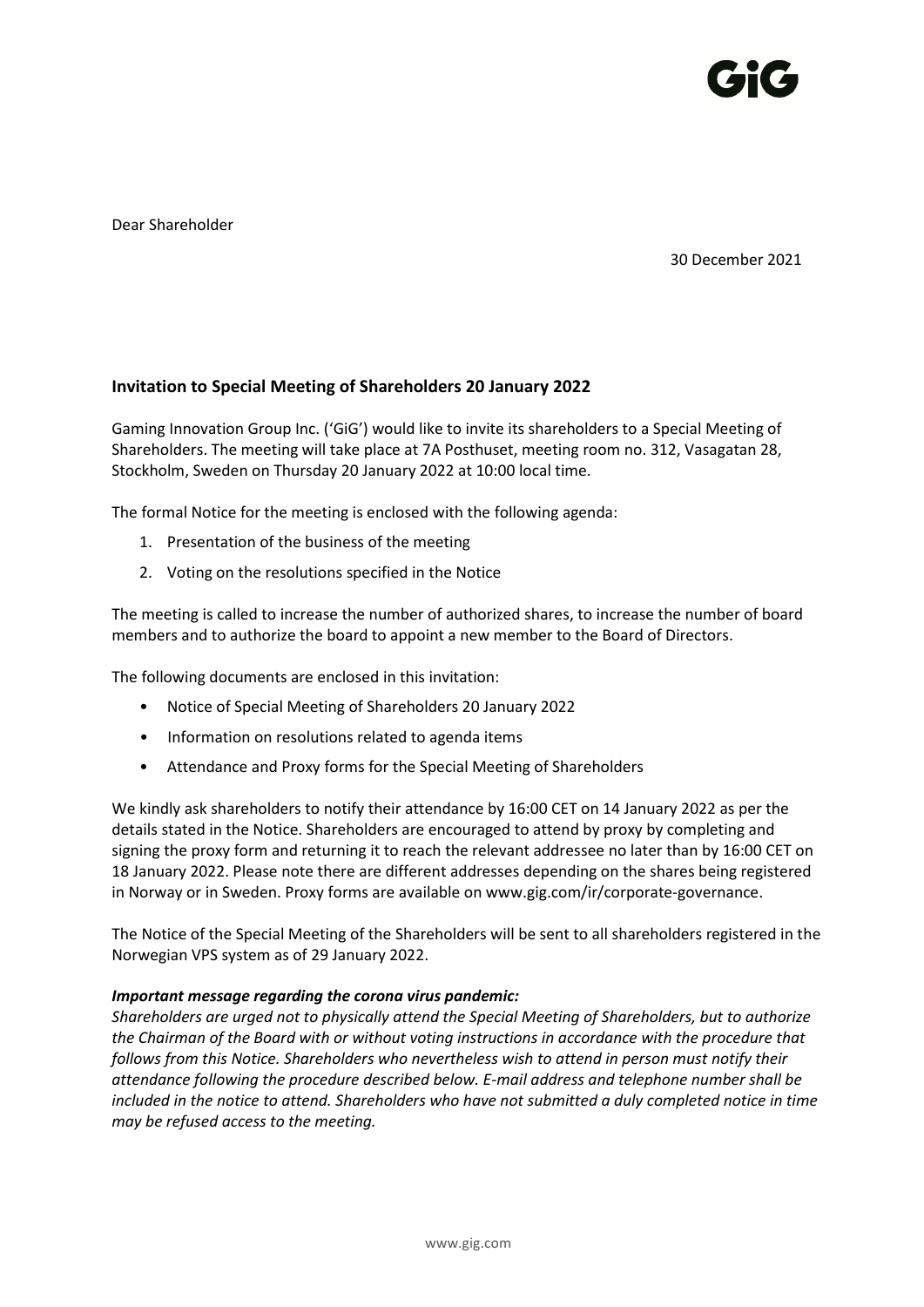

Due to the ongoing corona virus pandemic, the scope of the meeting is shortened and the following precautions are implemented:

- No food or beverages will be served.
- The number of officials and company representatives, including members of the Board and senior management, will be minimized and no external quests are invited.
- Shareholders who are ill, have had contact with the sick, have been in risk areas or belong to a risk group should not participate, but are invited to vote through a representative.
- Participants, who still want to participate in the venue, are encouraged to avoid close contact with other participants and to spread out in the room.

### **Right to attendance and voting**

Shareholders of GiG who wish to attend and vote at the Special Meeting of Shareholders must:

- (i) be registered in the VPS register in Norway or in the Euroclear Sweden AB register depending on where the shares are held, no later than on 13 January 2022. This date of registration also applies to shareholders with shares registered in nominee accounts with Euroclear Sweden AB, who must contact their custodian bank or broker well in time to have their shares temporarily re-registered in their own name in order to participate in the Special Meeting of Shareholders.
- (ii) notify their attendance in writing by submitting the attached attendance form no later than by 16:00 CET on 14 January 2022. Notification shall include the shareholder's name, email address, telephone number and registered shareholding. Address for shareholders with shares registered in Norway: vote@dnb.no or by mail to DNB Bank ASA, Verdipapirservice, P.O. Box 1600 Sentrum, 0021 Oslo, Norway. Address for shareholders with shares registered in Sweden: generalmeetingservice@euroclear.com or GiG Bolagsstämma, c/o Euroclear Sweden AB, Box 191, 101 23 Stockholm, Sweden, telephone number for queries: +46 8 402 92 23. Shareholders may also notify GiG by email to: [agm@gig.com.](mailto:agm@gig.com)
- (iii) shareholders who are not attending the Special Meeting of Shareholders in person, can attend by proxy by submitting the attached proxy form no later than by 16:00 CET on 18 January 2022. Address for shareholders with shares registered in Norway: vote@dnb.no or by mail to DNB Bank ASA, Verdipapirservice, P.O. Box 1600 Sentrum, 0021 Oslo, Norway. Address for shareholders with shares registered in Sweden: generalmeetingservice@euroclear.com or by mail to GiG Bolagsstämma, c/o Euroclear Sweden AB, Box 191, 101 23 Stockholm, Sweden, telephone number for queries: +46 8 402 92 23.

Yours sincerely,

Ptte NM

Petter Nylander Chairman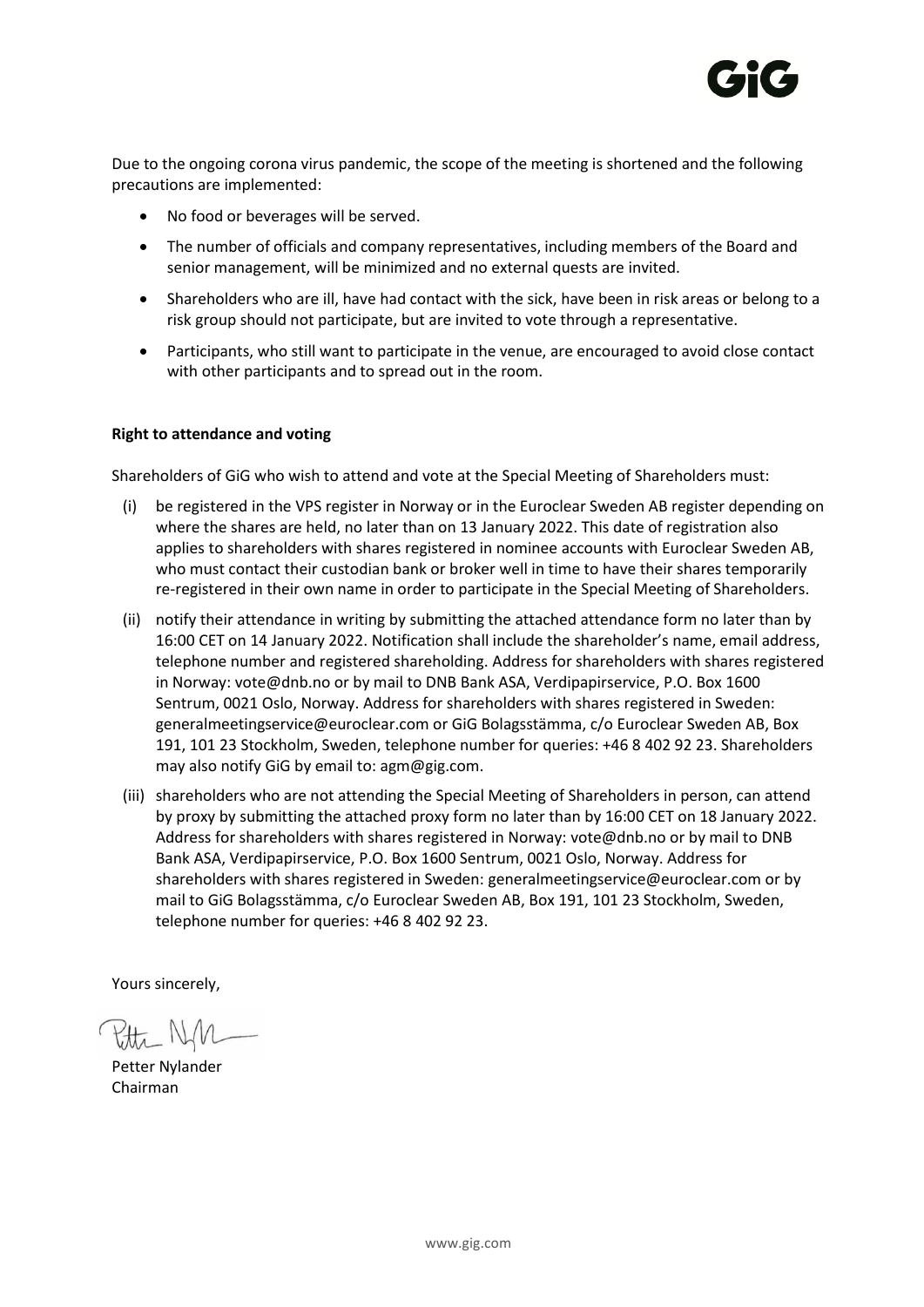

## **NOTICE OF SPECIAL MEETING OF SHAREHOLDERS GAMING INNOVATION GROUP INC. ('GiG' or 'Company') 8359 Stringfellow Rd, St. James City, Florida 33956, USA**

**The shareholders of Gaming Innovation Group Inc. are hereby invited to a Special Meeting of Shareholders to be held on 20 January 2022 at 10:00 local time at 7A Posthuset, meeting room no. 312, Vasagatan 28, Stockholm, Sweden.**

## **Proposed Agenda**

The Board of Directors propose that the Special Meeting of Shareholders conducts the following business:

- **1.** Opening of the Meeting
- **2.** Election of Chairman of the Meeting **Resolution (a)**
- **3.** Presentation and approval of the Agenda
- **4.** Election of two persons to certify and sign the minutes
- **5.** Establishment that the Meeting has been duly convened

## **Ordinary business**

- **6.** To consider and approve an amendment to the Company's Amended and Restated Certificate of Incorporation authorizing an increase in the number of shares of stock which the Company is authorized to issue from one hundred and ten million (110,000,000) to one hundred and fifty million (150,000,000) **Resolution (b)**
- **7.** To approve an increase of the number of Board members from 6 to 7 and give the Board of Directors authority to consult the nomination committee and appoint a new Board member **Resolution (c)**
- **8.** Closing of the Special Meeting of Shareholders

The Company's share register is with the Norwegian VPS system. Only holders of Common Stock of GiG as registered in the VPS register, either directly or through nominee or custody accounts including Euroclear Sweden, are entitled to notice of and to vote at this meeting and any adjournments of this meeting. As of the date of this Notice, the Company has issued 96,675,626 shares, and in the Special Meeting of Shareholders, each share carries one vote. Holders of Common Stock of GiG as registered in the VPS register as of the close of business on 29 January 2022 are entitled to notice of this meeting and any adjournments of this meeting. Beginning ten (10) days prior to the meeting, a list of shareholders will be available for examination during regular business hours, by any shareholder, or the shareholder's attorney agent, at the Company's principal place of business.

For shareholders not attending the Special Meeting of Shareholders, a Proxy form is enclosed. In such case, shareholders are encouraged to complete, sign and return the Proxy as indicated on the Proxy.

> By order of the Board of Directors, Petter Nylander, Chairman 30 December 2021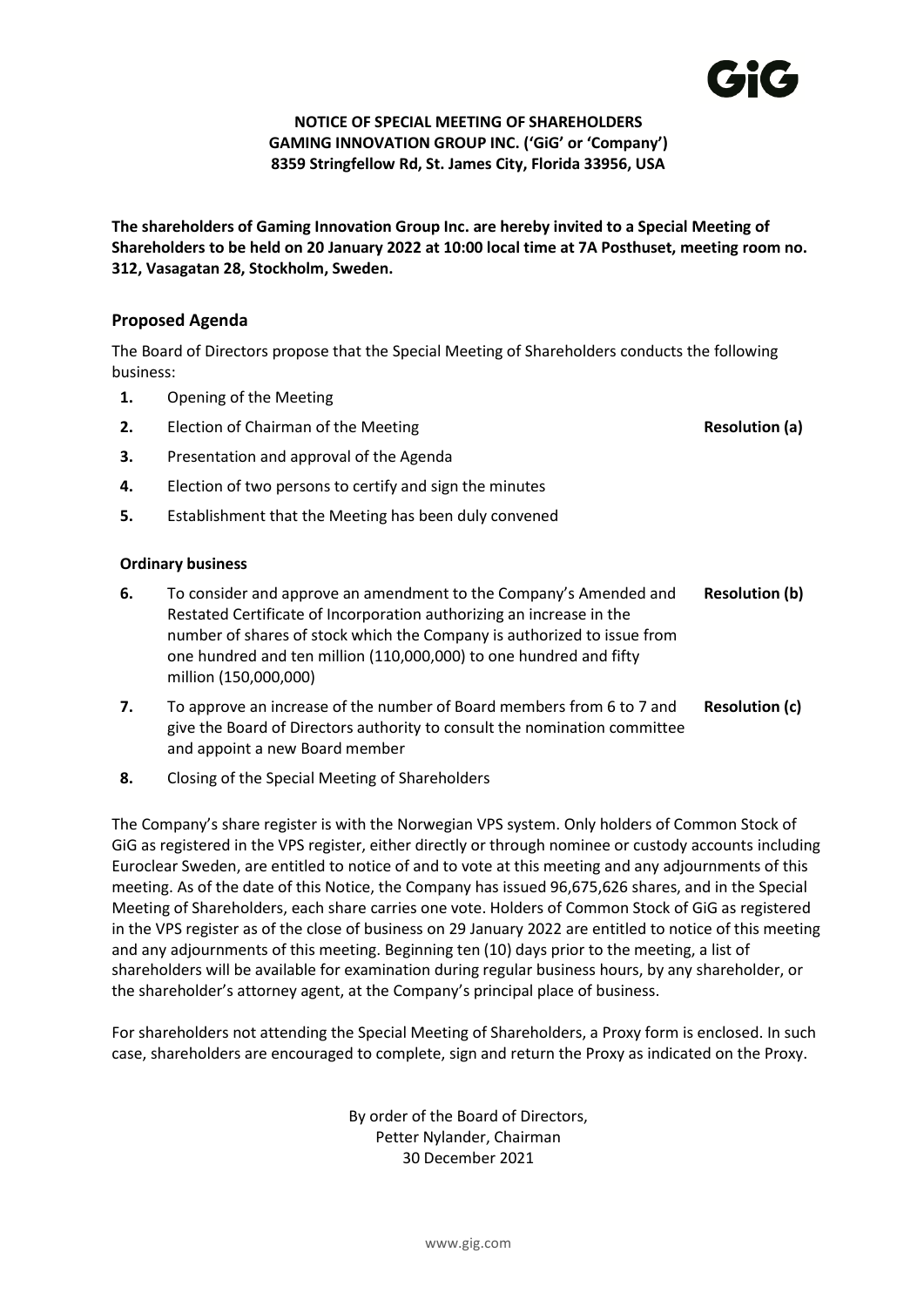## **SPECIAL MEETING OF SHAREHOLDERS**

## **GAMING INNOVATION GROUP INC. ('GiG' or 'Company')**

## **20 January 2022**

#### **Information on resolutions related to agenda items**

#### **(a) Agenda item 2**

It is proposed that the Chairman of the Board, Petter Nylander, is appointed as Chairman of the Special Meeting of Shareholders.

### **(b) Agenda item 6**

The Board of Directors proposes that the Special Meeting of Shareholders approve an amendment to the Company's Amended and Restated Certificate of Incorporation authorizing an increase in the number of shares of stock which the Company is authorized to issue from one hundred and ten million (110,000,000) to one hundred and fifty million (150,000,000).

The Amended and Restated Certificate of Incorporation of the Corporation will be amended by deleting the existing Article IV:

*"ARTICLE IV The total number of shares of stock which the Corporation is authorized to issue is one hundred and ten million (110,000,000) shares of Common Stock, par value of one dollar (\$1.00) per share."*

in its entirety and inserting in lieu thereof the following:

*"ARTICLE IV The total number of shares of stock which the Corporation is authorized to issue is one hundred and fifty million (150,000,000) shares of Common Stock, par value of one dollar (\$1.00) per share."*

The Amended and Restated Certificate of Incorporation is available on GiG's website www.gig.com/corporate-governance/articles-of-association.

The Board of Directors' proposal for the increase in authorised shares is to have sufficient shares available for (i) the acquisition of Sportnco Gaming SAS, including possible earn-outs, whereof a part will be paid in shares, and (ii) the directed €25 million share issue towards SkyCity Entertainment Group Limited. For more information, see announcement on 22 December 2021.

#### **(c) Agenda item 7**

The Board of Directors proposes to increase the board of directors from 6 to 7 and to nominate one representative of SkyCity Entertainment Group Limited to the board of directors of GiG, subject to final closing of the acquisition of Sportnco Gaming SAS and the directed €25 million share issue towards SkyCity Entertainment Group Limited. Following the transaction, SkyCity Entertainment Group Limited will become the Company's largest shareholder, and given SkyCity's position and knowledge of the industry, the Board of Directors expects that a SkyCity representative in the Board of Directors of GiG will contribute positively to the Company going forward.

30 December 2021 Board of Directors Gaming Innovation Group Inc.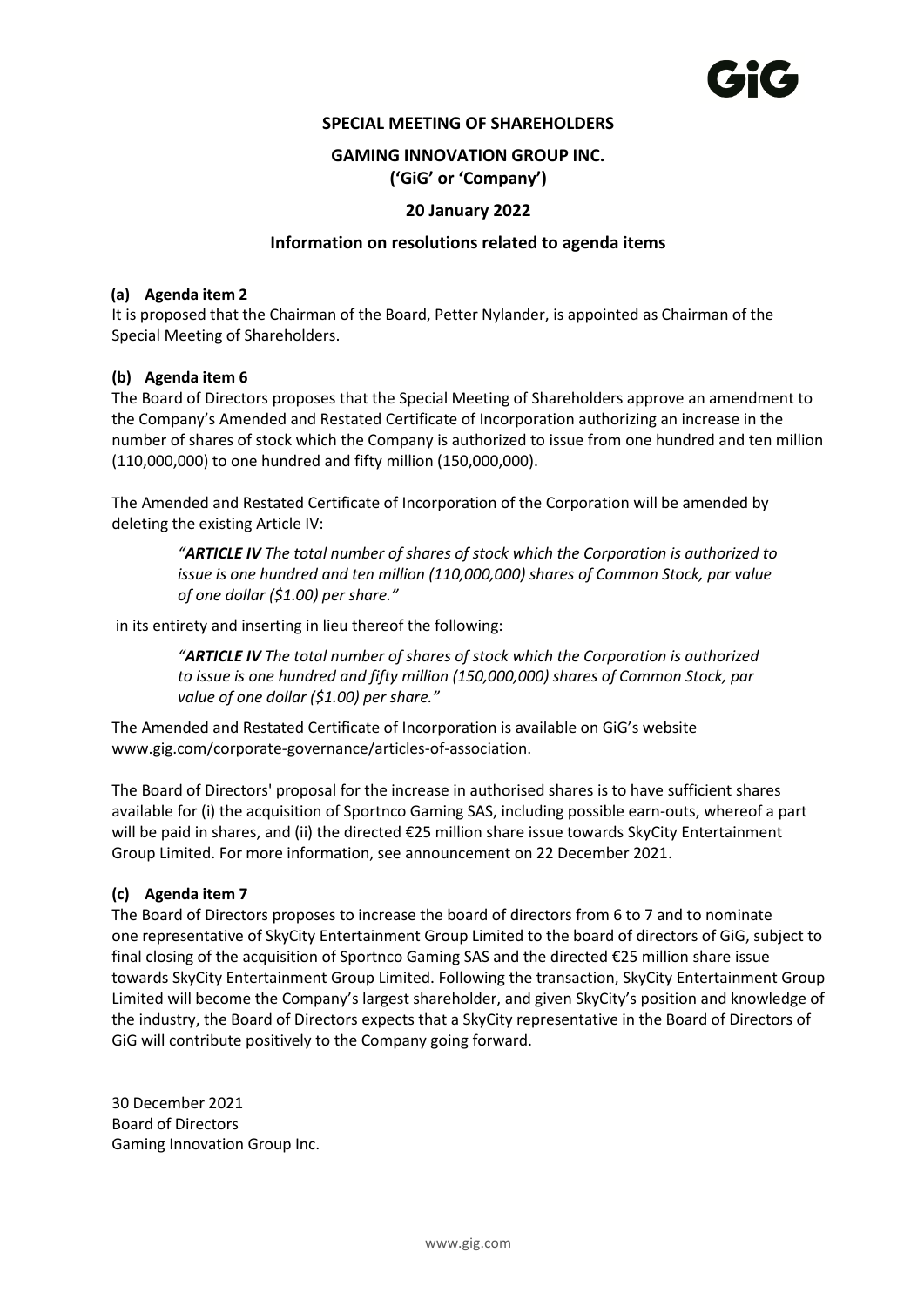## **Gaming Innovation Group Inc.**

## **Proxy for Special Meeting of Shareholders 20 January 2022**

The undersigned shareholder of Gaming Innovation Group Inc. ("GiG" or the "Company") hereby appoints  $\_$  (if left blank, the chairman of the meeting) with full power of substitution, as attorney and proxy of the undersigned to appear at GiG's Special Meeting of Shareholders, held on 20 January 2022 at 10:00 local time at 7A Posthuset, meeting room no. 312, Vasagatan 28, Stockholm, Sweden and at any and all adjournments thereof, and to act at such meeting for the undersigned and vote all \_\_\_\_\_\_\_\_\_\_\_\_\_\_\_\_\_\_\_\_\_\_\_\_ (if left blank, all my shares) shares of common stock of GiG owned by the undersigned, with all the power the undersigned would possess if personally present at the meeting, as follows:

 $\boxtimes$  Please make your votes as in this example. If not marked, you vote For all proposals.

|    | Proposal*                                                                                                                                                                                                                                                                                  | For | Against | Abstain |
|----|--------------------------------------------------------------------------------------------------------------------------------------------------------------------------------------------------------------------------------------------------------------------------------------------|-----|---------|---------|
| 2. | To approve to elect the Chairman of the Board, Petter Nylander, as chairman of the<br>meeting                                                                                                                                                                                              |     |         |         |
| 6. | To approve an amendment to the Company's Amended and Restated Certificate of<br>Incorporation authorizing an increase in the number of shares which the Company is<br>authorized to issue from one hundred and ten million (100,000,000) to one hundred<br>and fifty million (150,000,000) |     |         |         |
| 7. | To approve an increase of the number of Board members from 6 to 7 and give the<br>Board of Directors authority to consult the nomination committee and appoint a new<br>Board member                                                                                                       |     |         |         |

 $*$ If a  $\boxtimes$  is not placed in one of the empty boxes for any resolution, it will be considered a vote For that resolution.

The undersigned shareholder may revoke this proxy at any time before the votes are cast by delivering to the Secretary of the Company either a written revocation of the proxy or a duly executed proxy bearing a later date, or by appearing at the Special Meeting of Shareholders and voting in person. This Proxy shall expire immediately following the end of the Special Meeting of Shareholders and any adjournments thereof, but not later than one year from the date hereof. The undersigned shareholder hereby acknowledges receipt of the Notice of the Special Meeting of Shareholders.

PLEASE MARK, SIGN, DATE AND RETURN THIS PROXY PROMPTLY TO REACH THE ADDRESSEE NO LATER THAN 16:00 CET ON 18 JANUARY 2022. For shareholders with shares registered with the VPS in Norway, please send proxy to DNB Bank ASA Verdipapirservice, P.O. Box 1600 Sentrum, 0021 Oslo, Norway or email: vote@dnb.no. For shareholders with shares registered with Euroclear Sweden AB, please send proxy to: GiG Bolagsstämma, c/o Euroclear Sweden, Box 191, 10123 Stockholm, Sweden, or email: generalmeetingservice@euroclear.com, telephone number for queries: +46 8 402 92 23.

Please note that to be considered a valid vote, shares must be registered with the VPS in Norway or with Euroclear Sweden AB no later than 13 January 2022.

#### **This Proxy is solicited on behalf of the Board of Directors**

**Date:\_\_\_\_\_\_\_\_\_\_\_\_\_\_\_\_\_\_\_\_\_\_\_\_\_\_\_\_\_\_\_ \_\_\_\_\_\_\_\_\_\_\_\_\_\_\_\_\_\_\_\_\_\_\_\_\_\_\_\_\_\_\_\_\_\_\_\_\_\_**

**Registered holder / Full name in block letters**

#### **Signature Signatory / Full name in block letters**

When signing as executor, administrator, trustee, guardian, attorney-in-fact or other fiduciary, please give title as such. When signing as corporation, please sign in full corporate name by President or other authorised officers. If you sign for a partnership, please sign in partnership name by an authorised person.

**\_\_\_\_\_\_\_\_\_\_\_\_\_\_\_\_\_\_\_\_\_\_\_\_\_\_\_\_\_\_\_\_\_\_\_\_ \_\_\_\_\_\_\_\_\_\_\_\_\_\_\_\_\_\_\_\_\_\_\_\_\_\_\_\_\_\_\_\_\_\_\_\_\_\_**